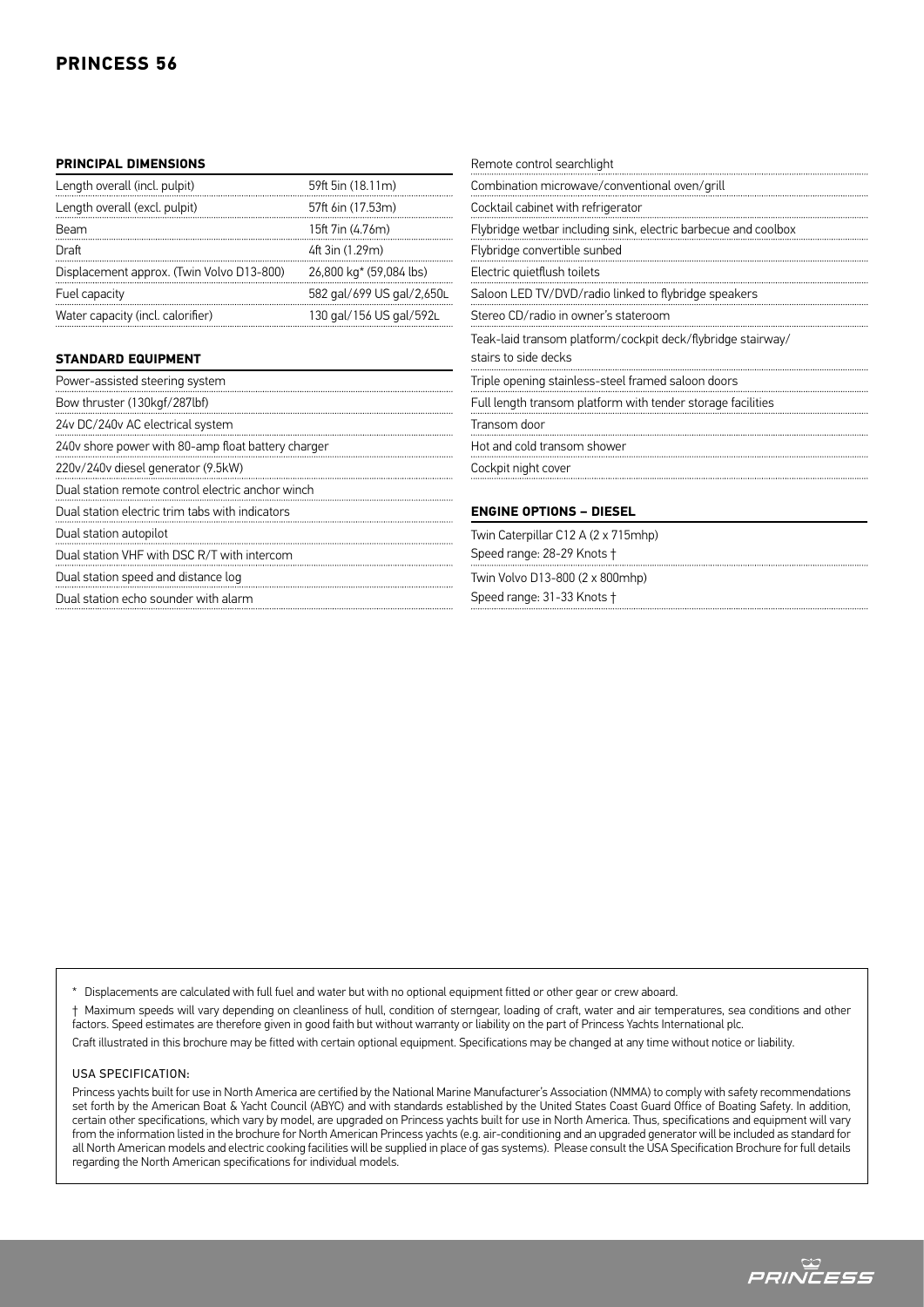## **PRINCESS 56**

#### *DECK FITTINGS*

- Teak-laid transom platform, cockpit deck, flybridge stairway and stairs to side decks
- Reversible electric anchor winch with foredeck. main helm and flybridge controls
- Self stowing 25kg/55lb Delta anchor with 40m of chain
- Stemhead roller with automatic anchor launch and retrieve
- Stainless-steel bow, stern and spring cleats
- Stainless-steel bow fairleads
- Stainless-steel pulpit and guard rails
- Stainless-steel coachroof and flybridge rails
- PVC rubbing band with stainless-steel insert
- Foredeck hatch
- Full set of IMCO navigation lights
- Riding light
- Twin beam searchlight with dual-station remote controls
- Twin electric horns
- Fuel and water fillers

## *AFT COCKPIT*

- Self-draining
- U-shaped seating with teak table
- Lockable access hatch to engine room and lazarette
- Steps to side decks
- Cockpit lighting
- Transom gate leading to bathing platform
- Side lockers
- Fender storage
- 220/240v shore support inlet
- Stainless-steel handrails
- Locker containing remote fuel cocks, manual bilge pump with valve chest and manual controls for automatic fire extinguishers
- Integral stairway to flybridge with teak treads
- Teak-laid transom bathing platform with foldaway swimming ladder, hot and cold shower
- Dinghy chock system
- Electro-hydraulic raise/lower mechanism for transom platform (suitable for a tender up to 400kgs) is optionally available

#### *FLYBRIDGE*

- Dual station instrument controls (see Lower Helm Position)
- Visible and audible engine warning system
- Bilge pump audible alarm
- Twin helm seats
- Forward facing L-shaped seat which converts to sunbed
- U-shaped seating area with teak table
- Wetbar with sink and electric barbecue
- Refrigerated coolbox
- Loudspeakers linked to saloon stereo
- Integral stairway from aft cockpit with clear view hatch
- Wind deflector screen
- Stainless-steel handrails
- GRP radar arch
- Console and seat covers ■ Matched whip aerials for VHF R/T and radio
- *LOWER HELM POSITION*
- Twin helm seats with fore and aft adjustment
- for helmsman
- Electric-opening side window at helm position and on port side
- Instrument console with engine instruments and fuel gauges
- Dual station instruments and controls at Flybridge and Lower Helm Position:
- ‣ rudder position indicator
- ‣ electronic engine controls
- ‣ power-assisted hydraulic steering with adjustable steering wheel

#### *LOWER HELM POSITION (continued)*

*FORWARD GUEST CABIN* ■ Large double bed ■ Wardrobe and shelves ■ Storage lockers and drawers

■ Dressing table with mirror

**En-suite bathroom:**

■ Extractor fan ■ Bathroom accessories

■ Two single berths ■ Mirror ■ Bedside locker ■ Wardrobe with shelf ■ Storage locker

*OPTIONAL AFT CABIN*

transom window

■ Engine room lighting

back-up system ■ Trim tabs with indicators

■ Dripless shaft seals

**24 Volt:**

*POWER AND DRIVE SYSTEMS*

■ Mirror

■ Downlighters and individual berth lights ■ Large deck hatch/skylight with flyscreen and blind ■ Stowage location for dinette stools (2)

■ Shower compartment with automatic pump out

■ Washbasin with Avonite workton

■ Dual access from passageway *STARBOARD GUEST CABIN*

■ Downlighters and individual berth lights

■ The optional crew cabin incorporates a single berth, storage lockers and overhead and berth lighting. There is a separate toilet compartment with washbasin and electric quietflush WC. Both compartments have opening portholes and additional light is provided by the

■ 4-bladed propellers in nickel aluminum bronze ■ Bow thruster (130kgf/287lbf) with dual-station controls

■ Electronic engine and gear shift controls

■ 4 x heavy-duty batteries for engine starting ■ 4 x heavy-duty auxiliary batteries

■ Automatic fire extinguisher system *ELECTRICAL SYSTEMS*

a charging source is present ■ 80-amp 24v battery charger

■ Circuit breakers on all circuits

and specially silenced exhaust ■ Shore support inlet in cockpit locker

■ Polarity check system

at main control panel ■ Earth leakage safety trip ■ Circuit breakers on all circuits ■ Power points (240v) in:  $\blacktriangleright$  all cabins  $\blacktriangleright$  galley  $\blacktriangleright$  saloon

■ Shaver points in all bathrooms

panel position

radio circuits

**220/240 Volt:**

Lockable access hatch to engine room and lazarette ■ Power-assisted electronic steering system with hydraulic

■ Engine room extractor fans with electronic time delay

■ Battery link facility with remote control at helm position ■ Both battery banks are charged using a voltage sensitive relay that parallels both battery banks when

■ Remote battery isolator control switches at main switch

■ 9.5kW generator in own sound shield with water-cooled

ت<br>*PRINCESS* 

■ 24v to 12v convertor for certain navigation and

■ Generator/shore support changeover controls

■ Mirror

- ‣ bow thruster controls
- ‣ anchor winch remote control
- ‣ trim tab controls
- ‣ autopilot
- ‣ VHF DSC R/T with intercom
- ‣ speed and distance log
- $\blacktriangleright$  echo sounder with alarm
- ‣ searchlight remote control
- ‣ high-speed magnetic compass
- ‣ horn
- Navigation light switches
- Chart table with light and chart stowage
- Windscreen wipers with freshwater windscreen
- wash system
- Bilge pump controls with visual 'pump running' warnings
- Mesh PVC sunscreens
- 24v and 240v control panel
- 12v outlet
- Red night lighting

### *DECK SALOON*

- U-shaped sofa with coffee table on starboard side
- Port sofa
- Sideboard units with refrigerator, bottle and glass storage and radio/DVD with saloon and flybridge speakers
- 32" LED TV (with electric raise/lower mechanism)
- Triple stainless-steel framed sliding doors
- Tinted windows
- Blinds,curtains or sunscreens to all windows and doors
- Overhead downlighters
- Clock and barometer
- Dining area with U-shaped seating and additional stools (to seat 6 in total)

#### *GALLEY*

- Avonite (or similar) worktop
- 3-zone ceramic hob
- Combination microwave/conventional oven with grill
- Stainless-steel sink with mixer tap
- Chopping board
- Refrigerator with icebox
- Waste disposal bin
- Overhead and concealed lighting
- Drawers and storage cupboards
- Dedicated cutlery drawer and crockery storage ■ Provision for dishwasher and additional refrigerator

■ All bathrooms feature quietflush toilets and 240v shaver

■ A washer/dryer may be optionally installed below the stairway to the lower accommodation ■ All cabins feature interior sprung mattresses (except

■ All cabins feature opening portholes and 240v

#### *ACCOMMODATION*

power points

crew cabin)

*OWNER'S STATEROOM*

■ Storage lockers and drawers ■ Downlighters and individual berth lights

■ Washbasin with Avonite worktop

■ Shower compartment with automatic pump out

■ Twin bedside tables ■ Wardrobe and shelves ■ Dressing table ■ Mirror

■ Stereo CD/radio **En-suite bathroom:**

■ Extractor fan ■ Bathroom accessories

■ Mirror

■ Large double bed with drawers below

points